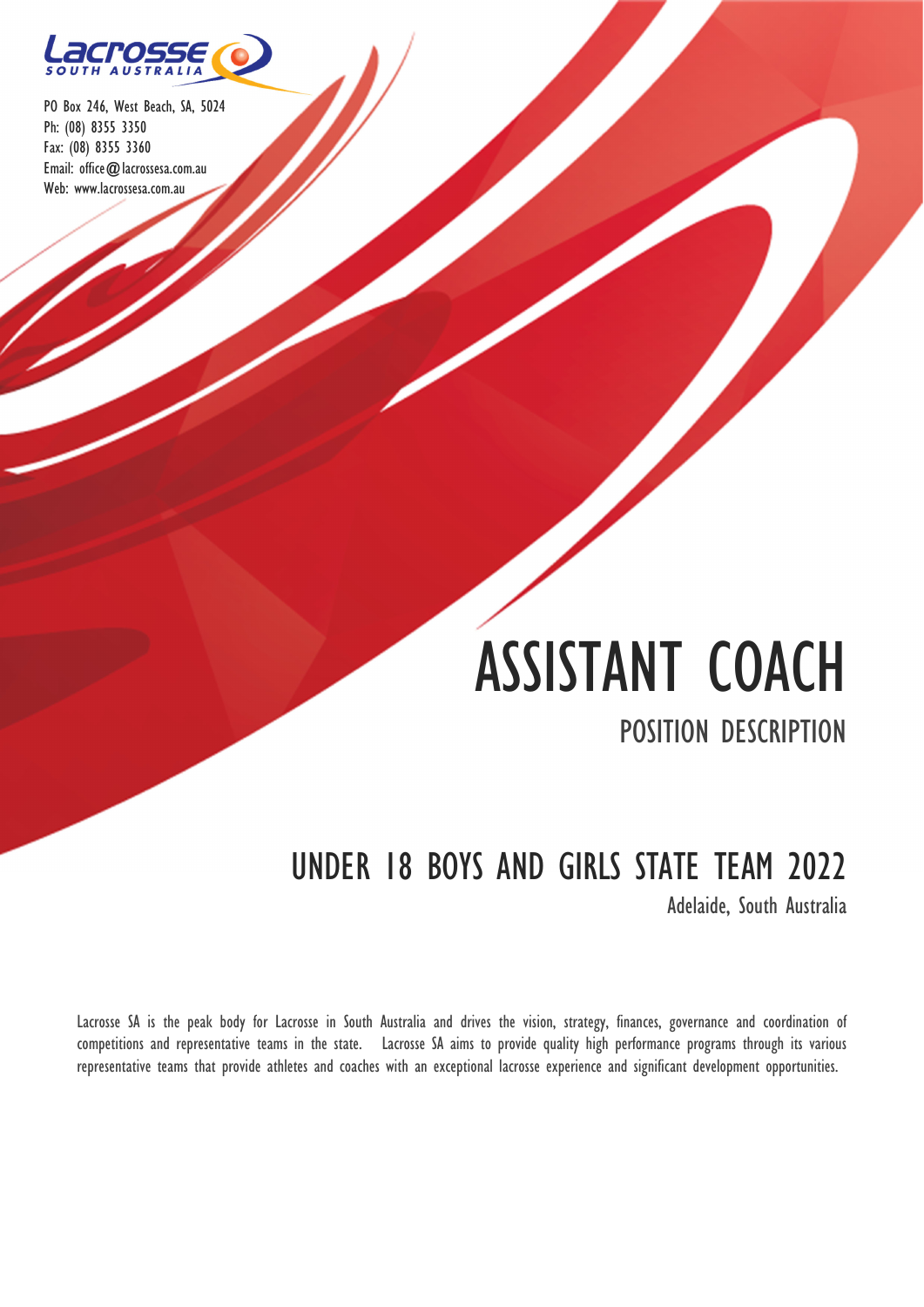

201 ALA Under 18 Boys and Girls National Championships

Adelaide, South Australia

## TEAM OVERVIEW

The Under 18 Girls and Boys State Teams will compete in the 2022 ALA Under 18 Boys and Girls National Championships, in Adelaide, South Australia, Friday, 15 April 2022 – Tuesday, 19 April 2022 (venue to be advised), and will:

- Comprise of only eligible Lacrosse SA affiliated players.
- Provide opportunities for all athletes to develop their abilities, athleticism and knowledge throughout the trial/selection period, preparation period and in competition.
- Adhere to a preparation schedule determined by the Head Coach with an emphasis given to both discipline and performance.
- Promote a balanced approach to lacrosse and allow for personal, club, state and national team obligations.
- Compete with exceptional sportsmanship, with the best interest of the game and Lacrosse SA at the forefront of their mind.

## FUNCTIONS OF THE ASSISTANT COACH

The Assistant Coach will:

- Reinforce the vision statement and program philosophies.
- In consultation with the Head Coach, provide input on the direction of the program.
- In consultation with Team Personnel, assist the Head Coach to direct the 2022 Under 18 Boys or Girls Program.
- Play a coaching role of the 2022 Under 18 Boys or Girls Team Program.

## AGE GUIDELINES FOR COACHES AND MANAGERS

- The age of head coaches for tournament teams shall be 25 years old at time of application or have considerable high level coaching experience.
- The age of assistant coaches for Under 18 teams be at least 21 years of age at time of application.
- Managers to be at least 25 years old at time of application.

### APPLICATIONS

All applications are to be submitted in writing to the LSA Office. Applications should include:

- Cover letter addressing the listed selection criteria.
- A completed application form.
- Outline of preparation schedule including:
	- ‐ Calendar of all events from application submissions to post competition feedback.
	- ‐ Application process and any filtering/selection requirements you wish to impose at this point.
	- ‐ Outline of any strength and conditioning components you wish to integrate.
	- ‐ Desired trial dates (minimum of 3 trials, players must attend at least 2 to be eligible).
	- ‐ Outline of the desired selection criteria, selection process and player evaluation process.
- Required accreditations and current DCSI check (refer to selection criteria).

Post: Executive Officer, Lacrosse SA, PO Box 246, West Beach, SA, 5024 Email: office@lacrossesa.com.au Fax: (08) 8355 3360

All applicants will receive an email of acknowledgement and further details on the selection process including timeframes for selection.

If there are no applications or no suitable candidates, Lacrosse SA reserves the right to readvertise or approach suitably qualified candidates to apply.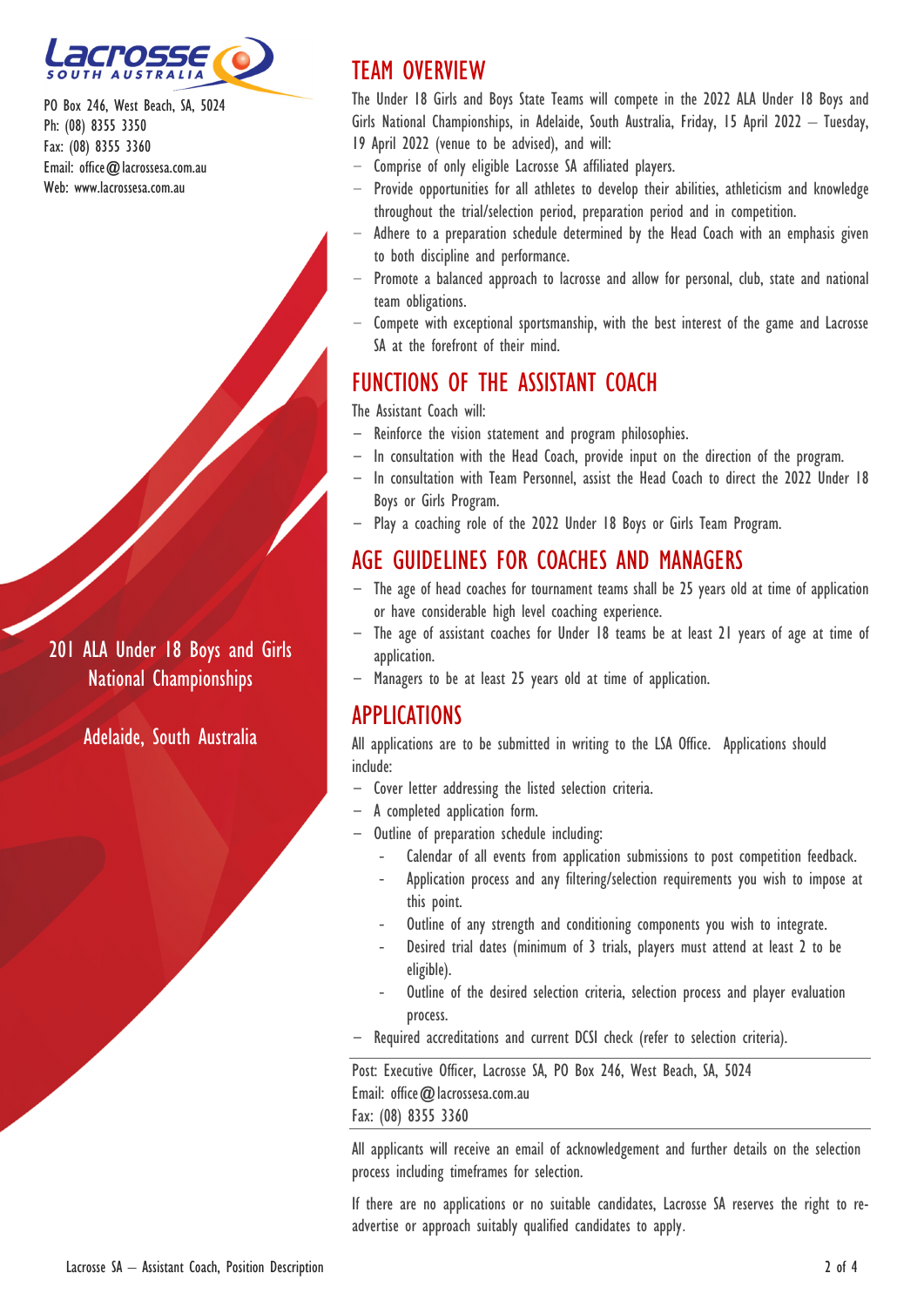

Support the Head Coach to provide direction, leadership and management on all aspects of the Team's preparation, match play and operations, ensuring continual correspondence with relevant Lacrosse SA stakeholders to meet any policy, process and procedural requirements.

## THE ROLE

#### PROGRAM DEVELOPMENT

- In conjunction with the Head Coach, assist with the development and communication of a comprehensive preparation calendar that is geographically spread and neutralises travel time/expense across the squad.
- Maintain effective communication channels and protocols with squad/team members that support LSA policies.
- Contribute to the development of a comprehensive and intensive training program.
- Assist with the development and distribution of supporting documentation.

#### **GOVERNANCE**

- Maintain a sound understanding, support and adherence to LSA policies, including (but not limited to) the LSA Code of Behaviour, finance policies, member protection policies, child protection policies, harassment and discrimination policies and weather related policies.
- Attain, provide and maintain the required accreditations and checks set out in the selection criteria.
- Maintain regular contact with relevant LSA stakeholders, squad/team personnel and athletes.
- Provide a written report to LSA at the completion of the program summarising the program, calendar, results, finances, travel arrangements, other essential information and any opportunities for improvement.

#### **SELECTION**

- Ensure detailed feedback is provided to players omitted from the Squad/Team that details areas for future development and explains what they can do to be selected in the future.

#### COACHING

- Contribute to the implementation of technical strategies for team and individual game play.
- Communicate, educate and implement the determined strategies of the Head Coach.
- Provide expert team, specialist and individual coaching.
- Utilise varied teaching methods including demonstrations, whiteboard discussions, film review, written material and question time.
- Assist in the development of supporting materials to assist with athlete education and development.
- Seek to develop individual athletes to the maximum of their ability.
- Pursue leading edge initiatives, techniques and strategies.
- Pursue a balanced focus of "technical mastery" and winning.
- Support the Head Coach to provide quality feedback on a regular basis to athletes, utilising written evaluations, individual meetings, team meetings and technical advice on the field.

#### SUPPORT SERVICES

- Assist in the delivery of support services including strength and conditioning, recovery, and rehabilitation activities.
- Integrate sports science and sports medicine knowledge into the program.
- Engage and include injured athletes in modified roles or capacities wherever possible.
- Be aware of the mental health of those around you and provide emotional support to those in need.

#### REPORTING RELATIONSHIPS

- LSA HP/Development Director, LSA Executive Officer
- Head Coach, Team Manager
- Medical Staff.